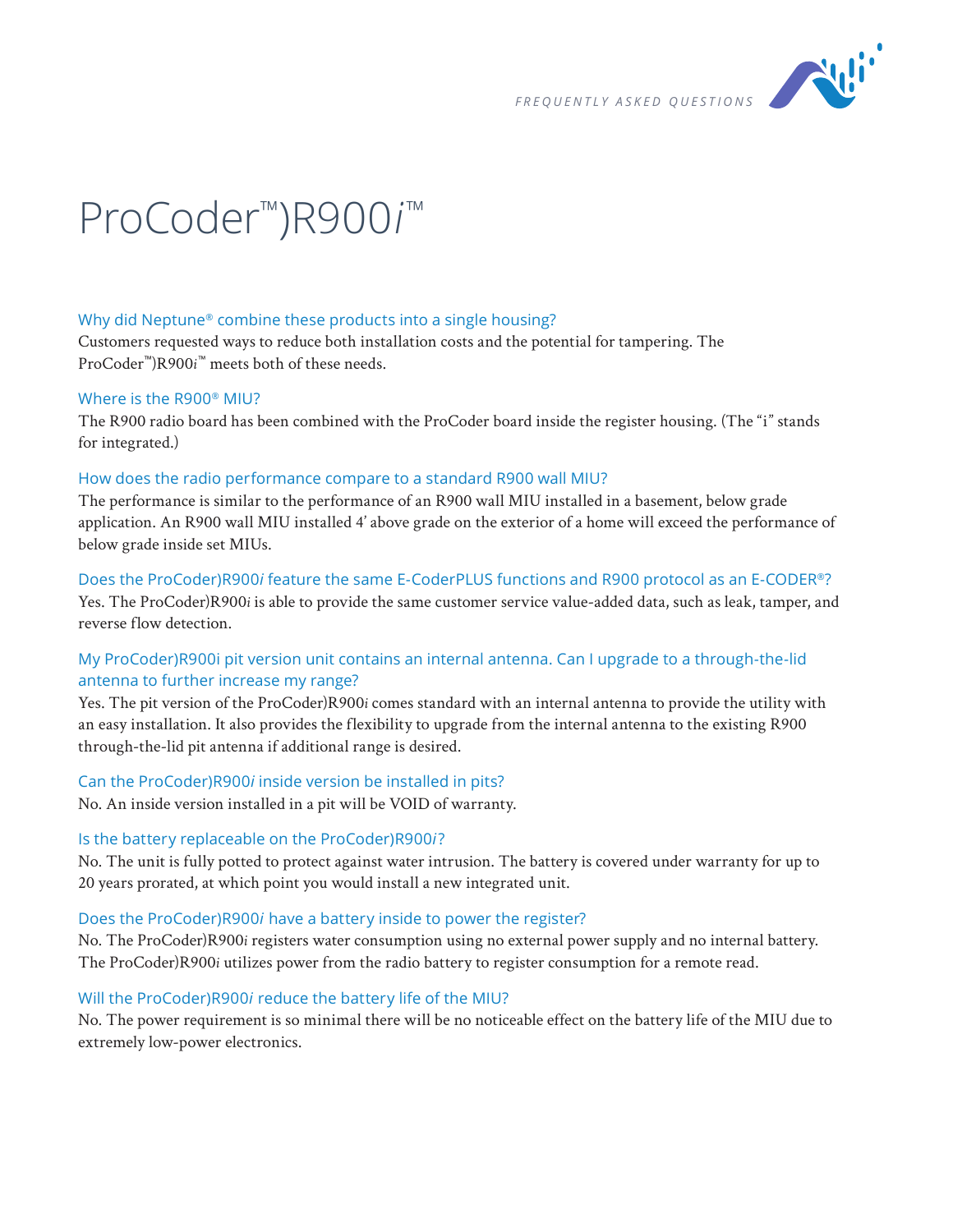

#### How is the ProCoder)R900*i* different from the E-CODER®)R900*i* ?

The ProCoder)R900*i* boasts an 8-wheel mechanical odometer wheel bank as opposed to that of the E-CODER LCD screen. Additionally, the ProCoder)R900*i* utilizes "non-contact" optical encoder technology to absolutely encode the mechanical odometer reading. It also features a high-resolution sweep hand for leak detection and flow direction. Just like the E-CODER)R900*i*, the ProCoder)R900*i* will transmit PLUS flags. PLUS flags include leak, tamper, and backflow.

# The ProCoder)R900*i* has a mechanical odometer wheel bank. How are the digits encoded and what makes the register absolute?

The ProCoder)R900*i* encodes the digits by scanning the number wheels with LED technology. This allows for the detection of the exact (absolute) position of each number wheel. The encoded absolute register read can then be transmitted by the ProCoder)R900*i*.

#### Why does the ProCoder)R900*i* have a mechanical sweep hand?

The ProCoder)R900*i* features a sweep hand to provide enhanced resolution beyond 8 digits, which can be valuable in identifying leaks and direction of flow when viewing the register directly. It can also help reduce error in meter testing.

#### Why does the ProCoder)R900*i* have a black background encompassing some of the wheels on the wheel bank?

This cosmetic feature was added to assist meter readers in identifying the most significant digits for a visual meter reading quickly and easily.

#### Is the ProCoder)R900*i* networkable for compound meters?

No. Due to the wireless design, a separate ProCoder)R900*i* must be installed on each side of a compound meter assembly. Note that one ID number is printed on each label.

# Does the ProCoder)R900*i* unit provide data logging capabilities?

Yes.

## How many days of data logging information is stored in the ProCoder)R900*i* ?

The ProCoder)R900*i* stores consumption in hourly intervals for a rolling total of 96 days. This is equal to 2,304 hourly intervals of consumption.

#### What products do I use to capture the data logging data?

An R900® Belt Clip Transceiver (walk-by environment) or MRX920™ (mobile environment) is needed to activate and capture data logging data. Daily and hourly reading and consumption data can be viewed in graphical or report format. Share this information in the field with data presentment in NGO™, handheld or with MX900. The N\_SIGHT® host software also provides data logging reports once data is uploaded from the collection device.

#### How long does it take to retrieve the data from the ProCoder)R900*i* ?

After activation, it typically takes a couple of minutes for the ProCoder)R900*i* to transfer all 96 days of hourly data to either the Belt Clip Transceiver or the MRX920.

#### Does the data logging feature have an impact on the battery life of my ProCoder)R900*i* unit?

Generally not. However, excessive data logging will adversely impact the ProCoder)R900*i*'s 20-year prorated warranty.